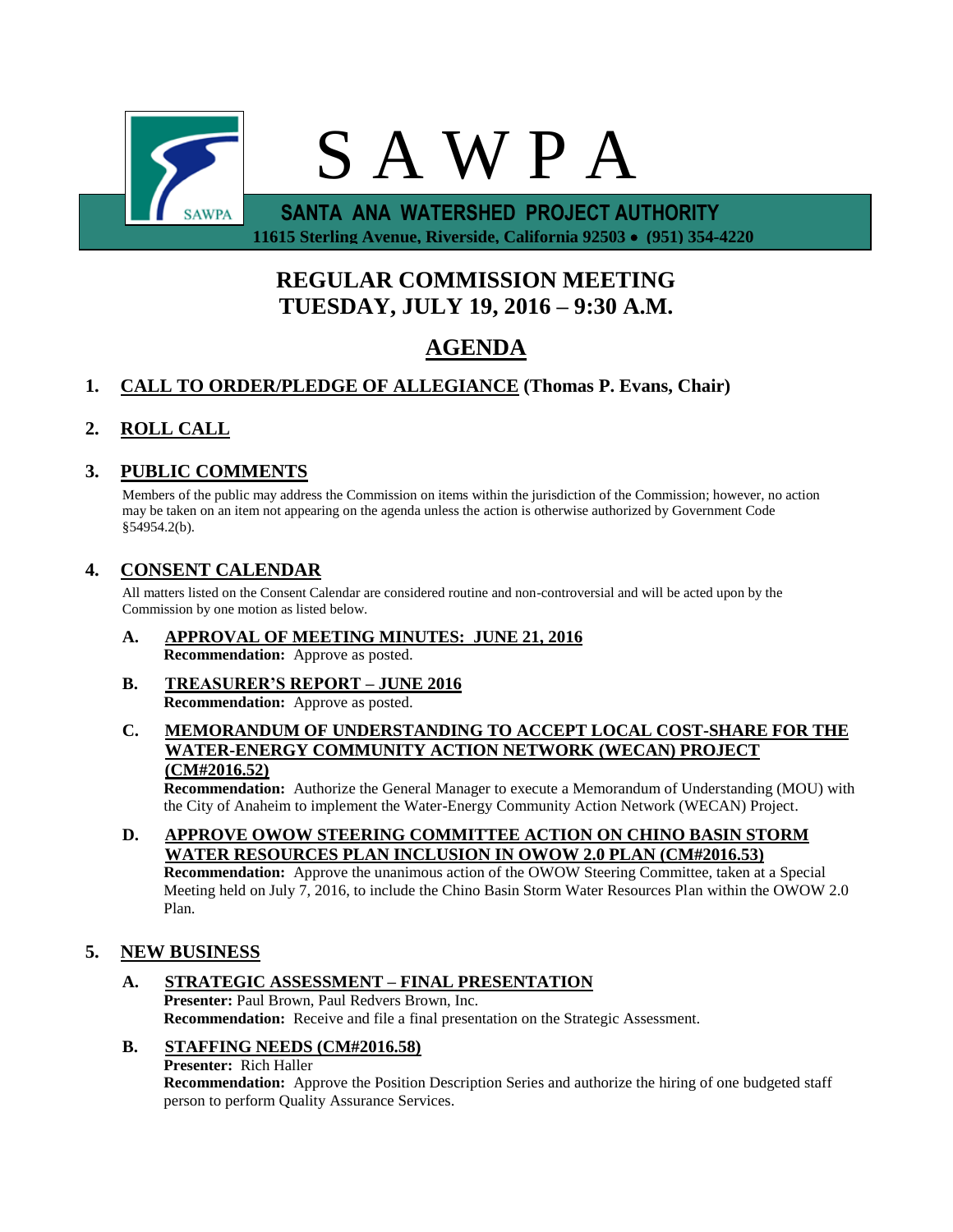#### **C. BASIN MONITORING PROGRAM TASK FORCE – CONSULTANT SUPPORT (CM#2016.56)**

#### **Presenter:** Mark Norton

**Recommendation:** Approve (1) Task Order No. CDM374-01 with CDM Smith for the amount not-to-exceed \$349,960 to prepare the Triennial Ambient Water Quality Recomputation for the Santa Ana River Watershed for the Period 1996-2015, and (2) Task Order RISK374-06 with Risk Sciences for the amount not-to-exceed \$73,000 to provide regulatory support services to the Basin Monitoring Program Task Force.

#### **D. INLAND EMPIRE BRINE LINE (BRINE LINE) TSS FORMATION BILLING FORMULA (CM#2016.57)**

#### **Presenter:** Rich Haller

**Recommendation:** Approve use of the new TSS Formation Billing Formula and approve a revised monthly target TSS formation  $(TSS_f)$  amount of 265,000 lbs/month in the Inland Empire Brine Line TSS Formation Billing Formula, effective with the July 2016 invoices.

### **6. INFORMATIONAL REPORTS**

**Recommendation:** Receive and file the following oral/written reports/updates.

## **A. STATUS REPORT AND BUDGET UPDATE – PROJECT AGREEMENT 22 COMMITTEE (CM#2016.54)**

**Presenter:** Mark Norton

- **B. EMERGING CONSTITUENTS PROGRAM TASK FORCE – SOCIAL MEDIA SUPPORT STATUS (CM#2016.55) Presenter:** Mark Norton
- **C. CASH TRANSACTIONS REPORT – MAY 2016 Presenter:** Karen Williams
- **D. INTER-FUND BORROWING – MAY 2016 (CM#2016.50) Presenter:** Karen Williams
- **E. PERFORMANCE INDICATORS/FINANCIAL REPORTING – MAY 2016 (CM#2016.51) Presenter:** Karen Williams

### **F. FINANCIAL REPORT FOR THE THIRD QUARTER ENDING MARCH 31, 2016**

- Inland Empire Brine Line (IEBL)
- SAWPA

**Presenter**: Karen Williams

### **G. GENERAL MANAGER'S REPORT**

- **H. STATE LEGISLATIVE REPORT Presenter:** Celeste Cantú
- **I. SAWPA GENERAL MANAGERS MEETING NOTES** • July 12, 2016
- **J. CHAIR'S COMMENTS/REPORT**
- **K. COMMISSIONERS' COMMENTS**
- **L. COMMISSIONERS' REQUEST FOR FUTURE AGENDA ITEMS**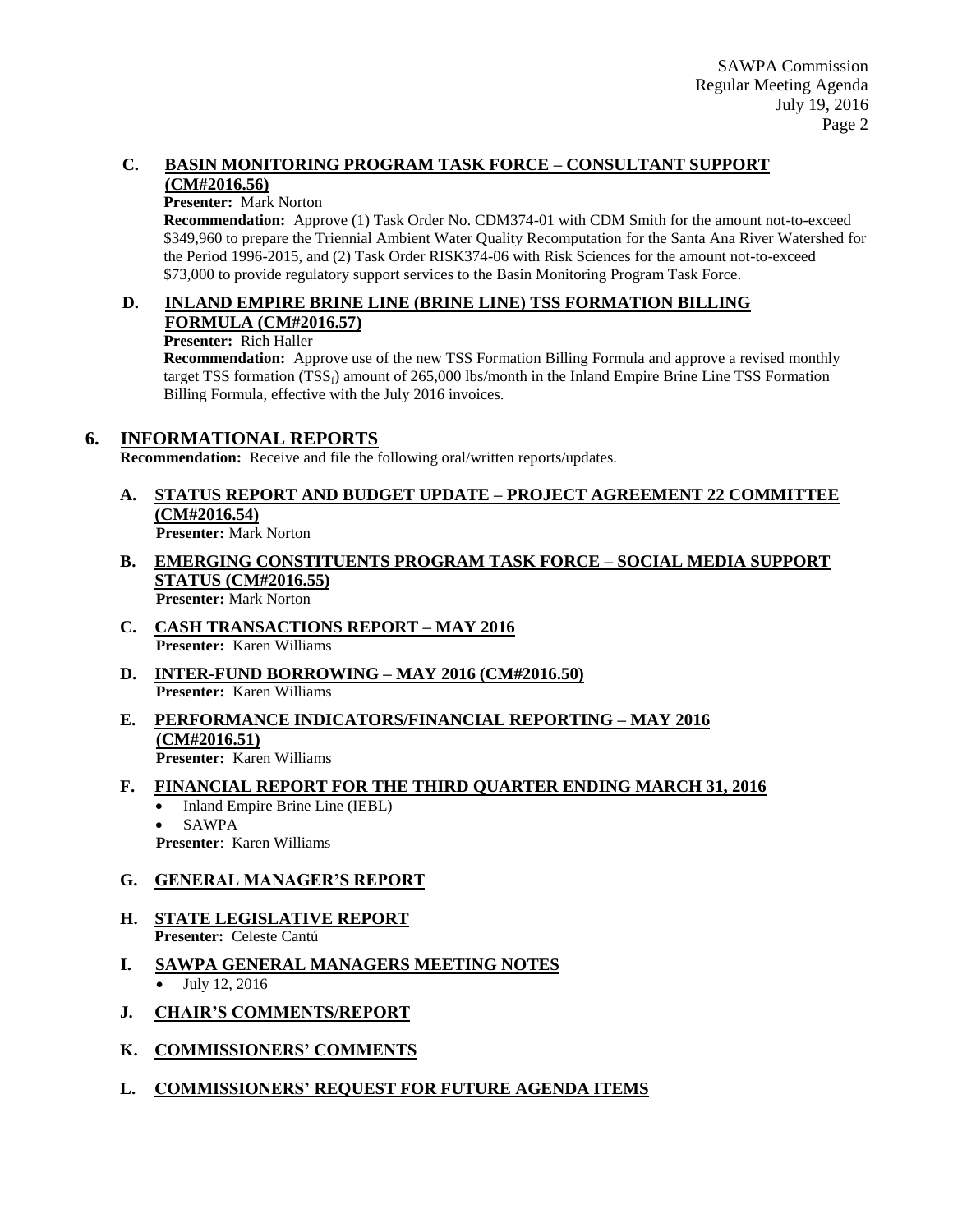## **7. CLOSED SESSION**

#### **A. CONFERENCE WITH LEGAL COUNSEL – EXISTING LITIGATION PURSUANT TO GOVERNMENT CODE SECTION 54956.9(d)(1)**

Name of Case: Spiniello Companies v. Charles King Company, Inc., Santa Ana Watershed Project Authority, The Ohio Casualty Insurance Company (Superior Court of Los Angeles BC616589)

#### **8. ADJOURNMENT**

#### **PLEASE NOTE:**

Americans with Disabilities Act: Meeting rooms are wheelchair accessible. If you require any special disability related accommodations to participate in this meeting, please contact (951) 354-4220 or kberry@sawpa.org. 48-hour notification prior to the meeting will enable staff to make reasonable arrangements to ensure accessibility for this meeting. Requests should specify the nature of the disability and the type of accommodation requested.

Materials related to an item on this agenda submitted to the Commission after distribution of the agenda packet are available for public inspection during normal business hours at the SAWPA office, 11615 Sterling Avenue, Riverside, and available a[t www.sawpa.org,](http://www.sawpa.org/) subject to staff's ability to post documents prior to the meeting.

#### **Declaration of Posting**

\_\_\_\_\_\_\_\_\_\_\_\_\_\_\_\_\_\_\_\_\_\_\_\_\_\_\_\_\_\_\_\_\_\_\_\_\_\_\_

I, Kelly Berry, Clerk of the Board of the Santa Ana Watershed Project Authority declare that on Wednesday, July 13, 2016, a copy of this agenda has been uploaded to the SAWPA website a[t www.sawpa.org](http://www.sawpa.org/) and posted in SAWPA's office at 11615 Sterling Avenue, Riverside, California.

Kelly Berry, CMC